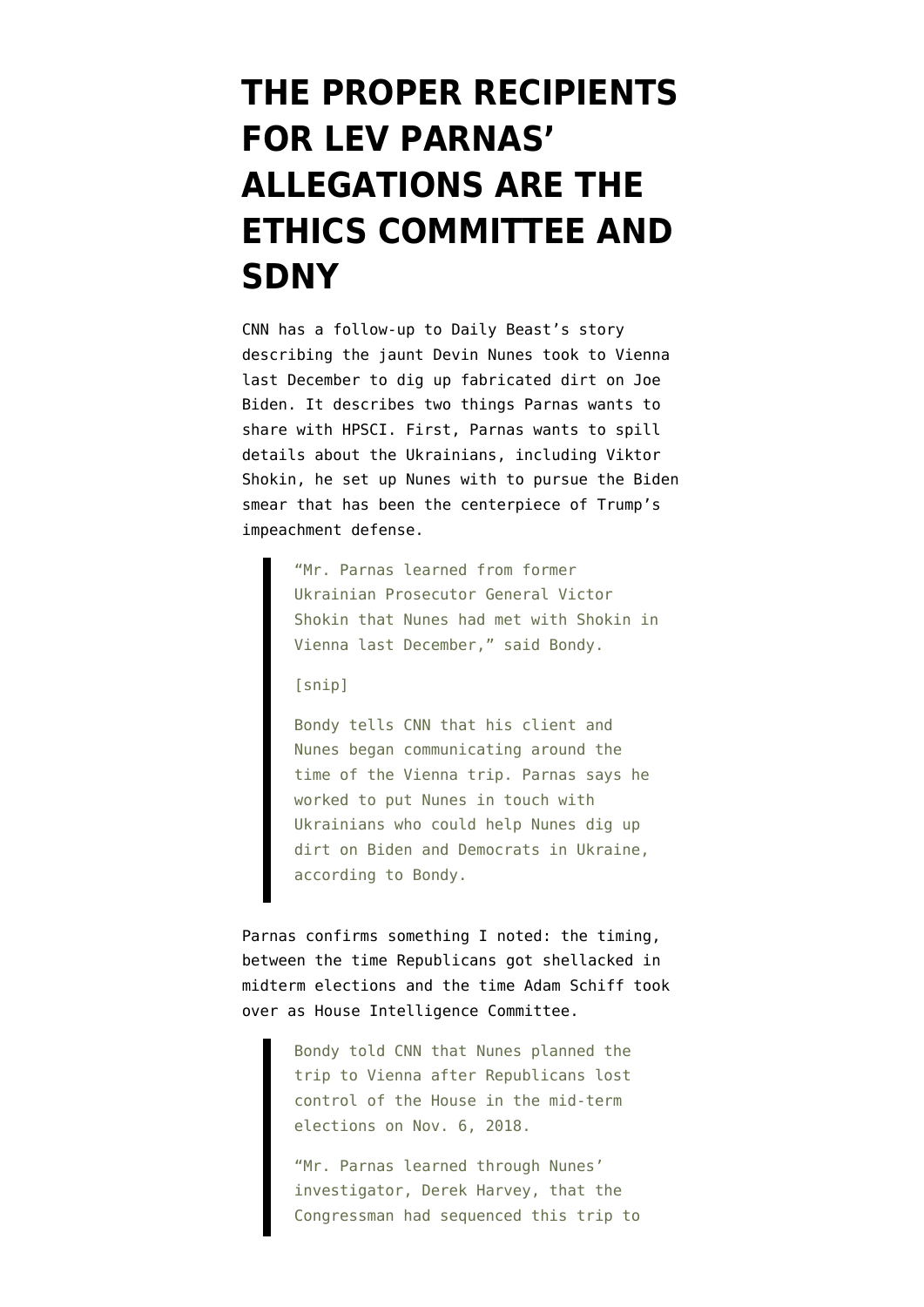occur after the mid-term elections yet before Congress' return to session, so that Nunes would not have to disclose the trip details to his Democrat colleagues in Congress," said Bondy.

Additionally, he wants to describe the "team," including Rudy, Victoria Toensing and Joe DiGenova, Nunes' chief conspiracist Derek Harvey, and John Solomon, that got together at Trump International to advance these smears.

> Bondy tells CNN that Parnas is also willing to tell Congress about a series of regular meetings he says he took part in at the Trump International Hotel in Washington that concerned Ukraine. According to Bondy, Parnas became part of what he described as a "team" that met several times a week in a private room at the BLT restaurant on the second floor of the Trump Hotel. In addition to giving the group access to key people in Ukraine who could help their cause, Parnas translated their conversations, Bondy said.

> The group, according to Bondy,  included Giuliani, Parnas, the journalist Solomon, and the married attorneys Joe diGenova and Victoria Toensing. Parnas said that Harvey would occasionally be present as well, and that it was Parnas' understanding that Harvey was Nunes' proxy, Bondy said.

Solomon confirmed the meetings to CNN but said that calling the group a team was a bit of a mischaracterization. Solomon said that connectivity happened more organically, and that his role was only as a journalist reporting a story.

A detail Parnas offers that is probably *not* true is that Nunes was working off John Solomon stories.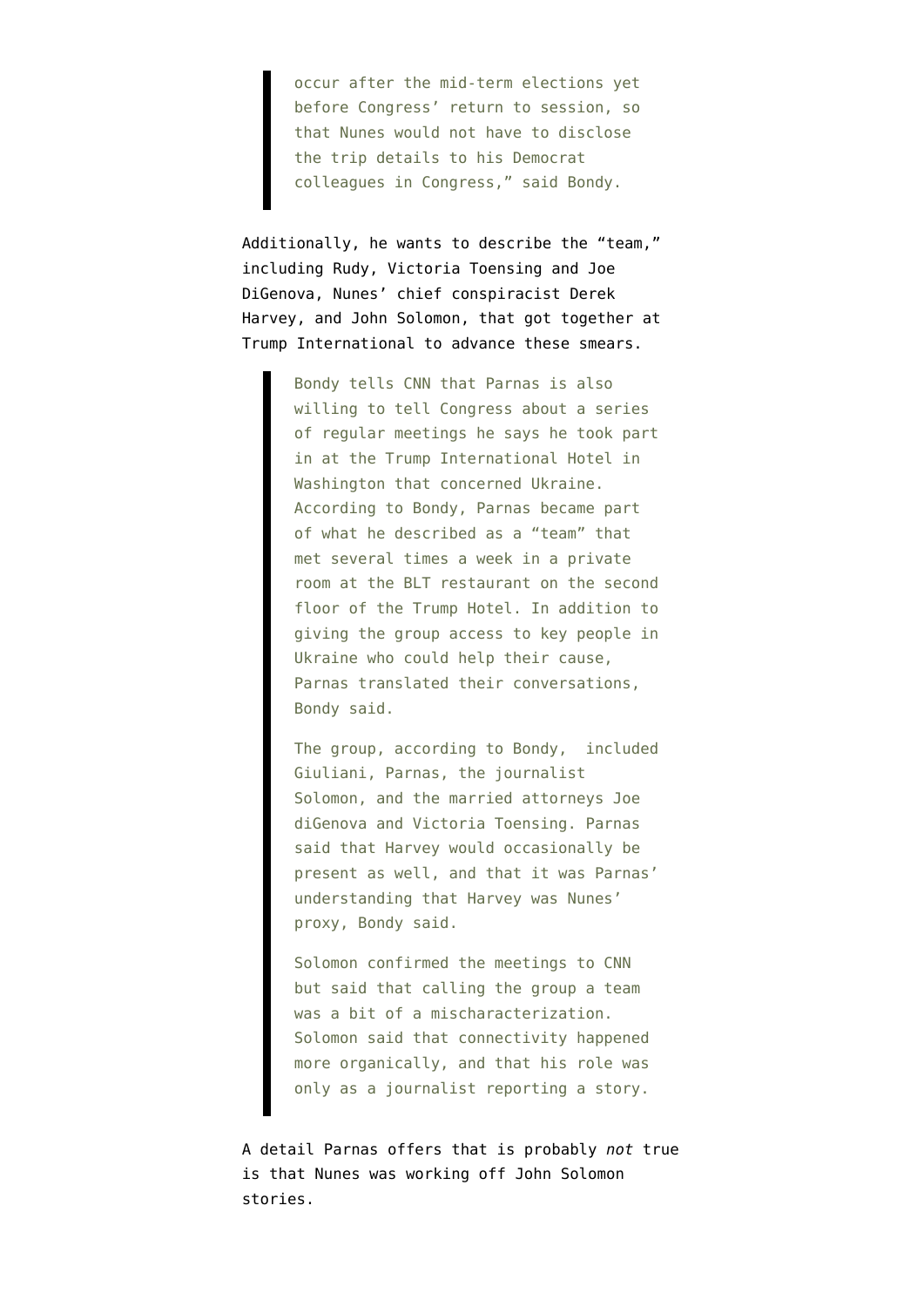Parnas says that Nunes told him he'd been partly working off of information from the journalist John Solomon, who had written a number of articles on the Biden conspiracy theory for the Hill, according to Bondy.

That timing doesn't work, as the key Solomon stories came out after the December trip. This appears to be an attempt on Parnas' part to hide his role not just in translating the stories, but concocting them.

The story has generated a lot of excitement among the left, with people calling to give Parnas' attorneys exactly what they're looking for, a date with HPSCI.

That would be a mistake.

I say that for several reasons. First, this is part of a larger disinformation campaign, in which Parnas is a key player. He is legally fucked and has little downside to share just part of his information, while leaving the key bits (such as who is behind the larger campaign) obscured. His lawyers no doubt want to wring immunity from HPSCI to screw up the SDNY case.

But thus far, particularly given HPSCI's narrow focus, Parnas' story doesn't help the impeachment case much. Moreover, it risks inserting disinformation into a thoroughly credible story of corruption. More importantly, it would make most Republicans even more defensive, as members of HPSCI came under scrutiny, making it less likely rather than more they'd support impeachment.

Finally, Schiff has gotten nowhere with his demands for the documentary backup to these stories. Thus, HPSCI would be at a distinct disadvantage in trying to suss out what was true and bullshit in Parnas' claims (in the same way that both HPSCI and SSCI did not have the key details on Don Jr's involvement in 2016 events, which is why he would meet with them but not Mueller).